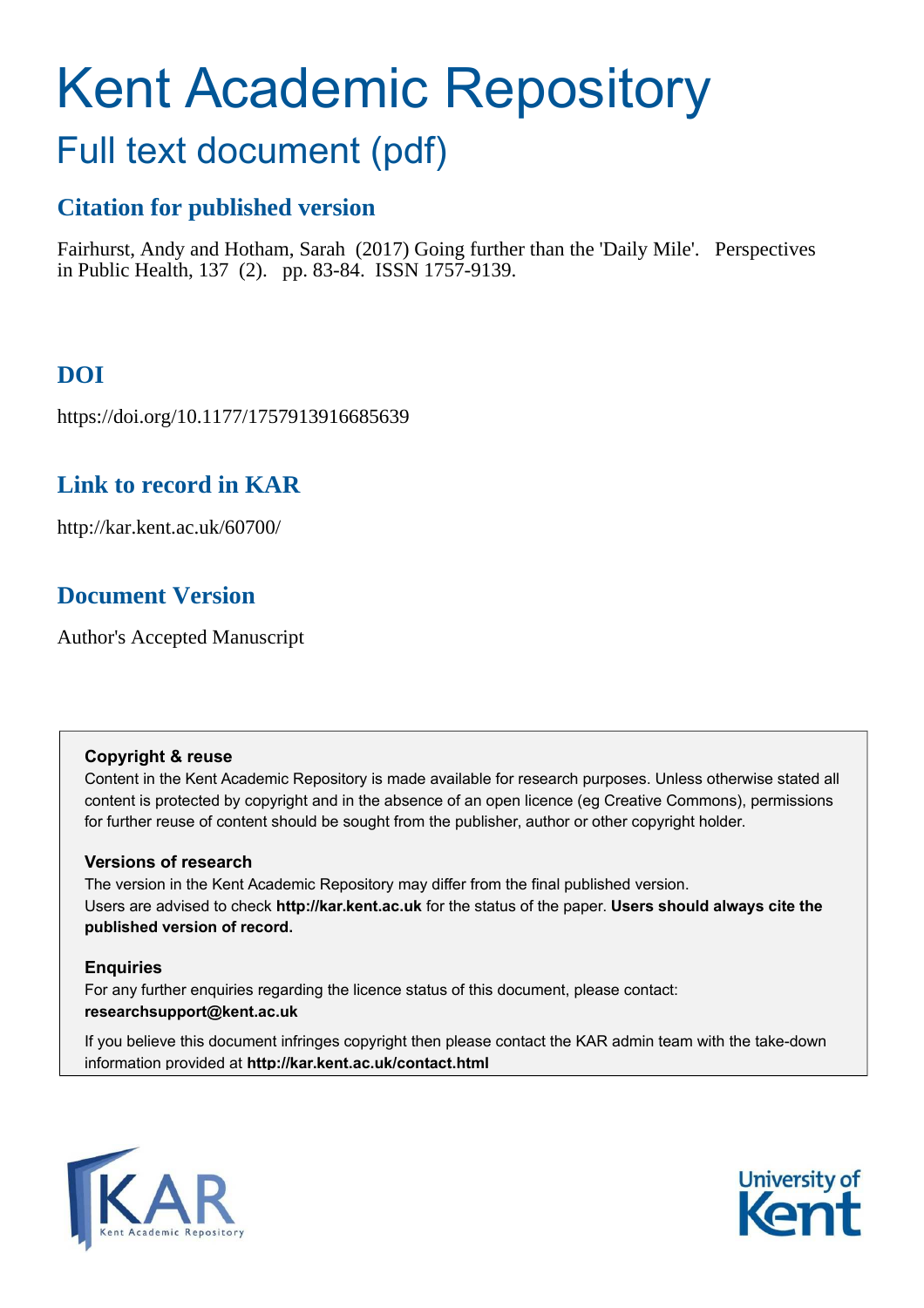TITLE: Going further than the 'Daily Mile'.

-

Andy Fairhurst<sup>1</sup>, Public Health Practitioner & Honorary Research Fellow, Centre for Health Services Studies, University of Kent.

Dr Sarah Hotham, Chartered Psychologist & Research Fellow, Centre for Health Services Studies, University of Kent.

<sup>&</sup>lt;sup>1</sup> Corresponding author: Address: Centre for Health Services Studies, George Allen Wing, University of Kent, Canterbury, CT2 7NF. Email: [A.D.Fairhurst@kent.ac.uk](mailto:A.D.Fairhurst@kent.ac.uk)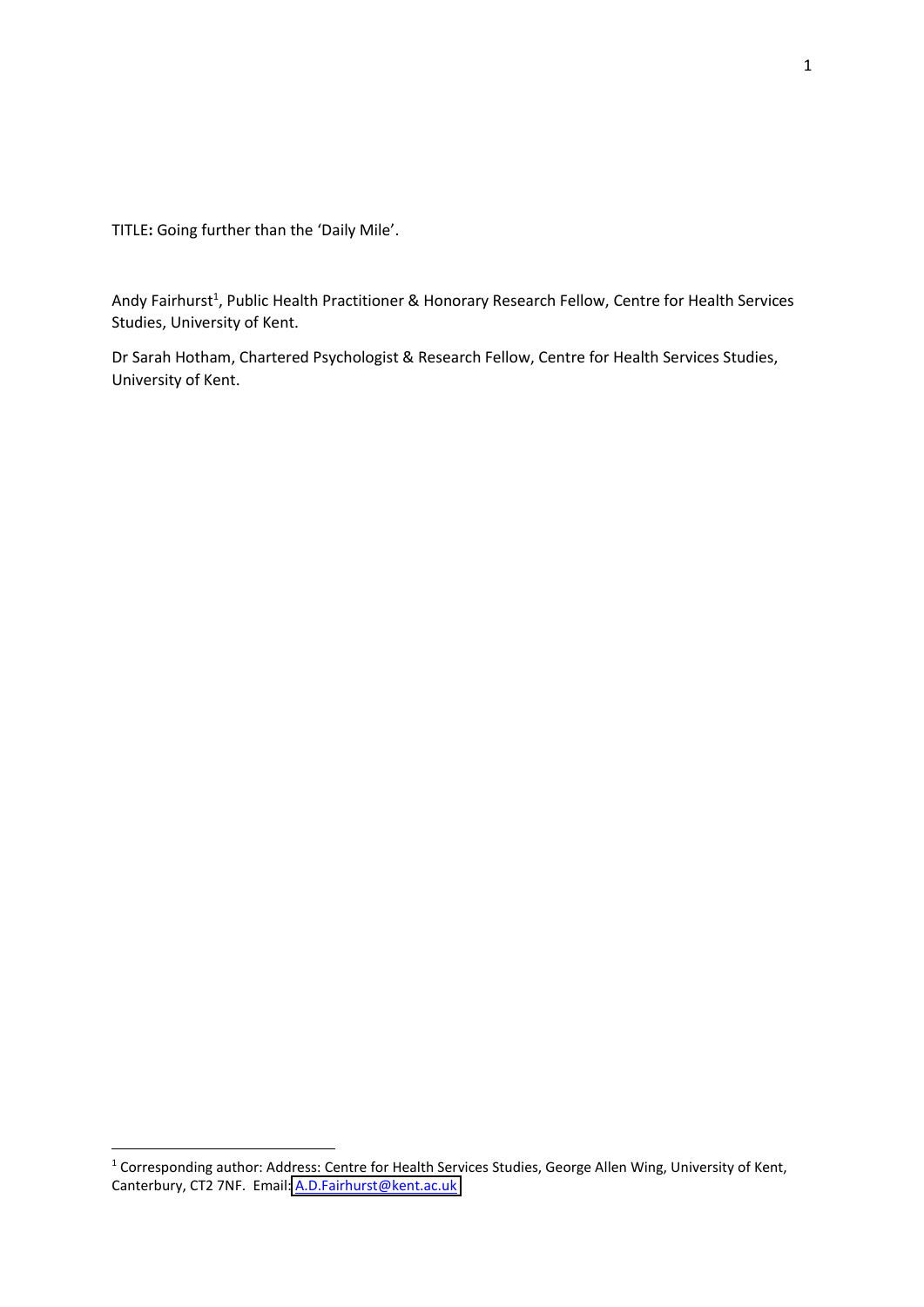#### **Introduction**

In 2015, media attention focussed on a Scottish primary school where the introduction of a 'Daily Mile' saw pupils run or walk a mile, taking around 15 minutes each day.<sup>1</sup> The benefits claimed by the school and media included that obesity had been eliminated and that educational attainment and concentration had been improved.<sup>2,3</sup> The simplicity and replicability of the concept has caught the attention of the health and education sector, and over the last year there have been moves to reproduce the programme across England.

#### **Why not the Daily Mile?**

The Daily Mile falls short of where primary school physical activity needs to be. While an additional 15 minutes or more per day of activity will contribute to achieving the recommended daily minimum of 60 minutes of moderate to vigorous intensity physical activity in children,<sup>4</sup> the Daily Mile is an overly simplistic contribution to energy expenditure that misses opportunities to develop a range of physical and social skills. Furthermore, it's a potential contributor to the issues underpinning physical inactivity later in life.

It also fails to address what children want from physical activity. Children have an inherent interest in physical activity-based play and a strong belief in its value, with the main reasons for positive attitudes towards physical activity identified as fun and enjoyment, being with friends, and the sense of belonging to a team.<sup>5</sup> It is unlikely that an enforced mile run will engender these feelings in every child.

The worst-case scenario is that the Daily Mile is setting up a generation for a lifetime of inactivity. Low levels of participation after leaving primary school are often due to negative experiences of primary school sport and physical activity, particularly in girls<sup>6</sup>. Reasons cited for children and young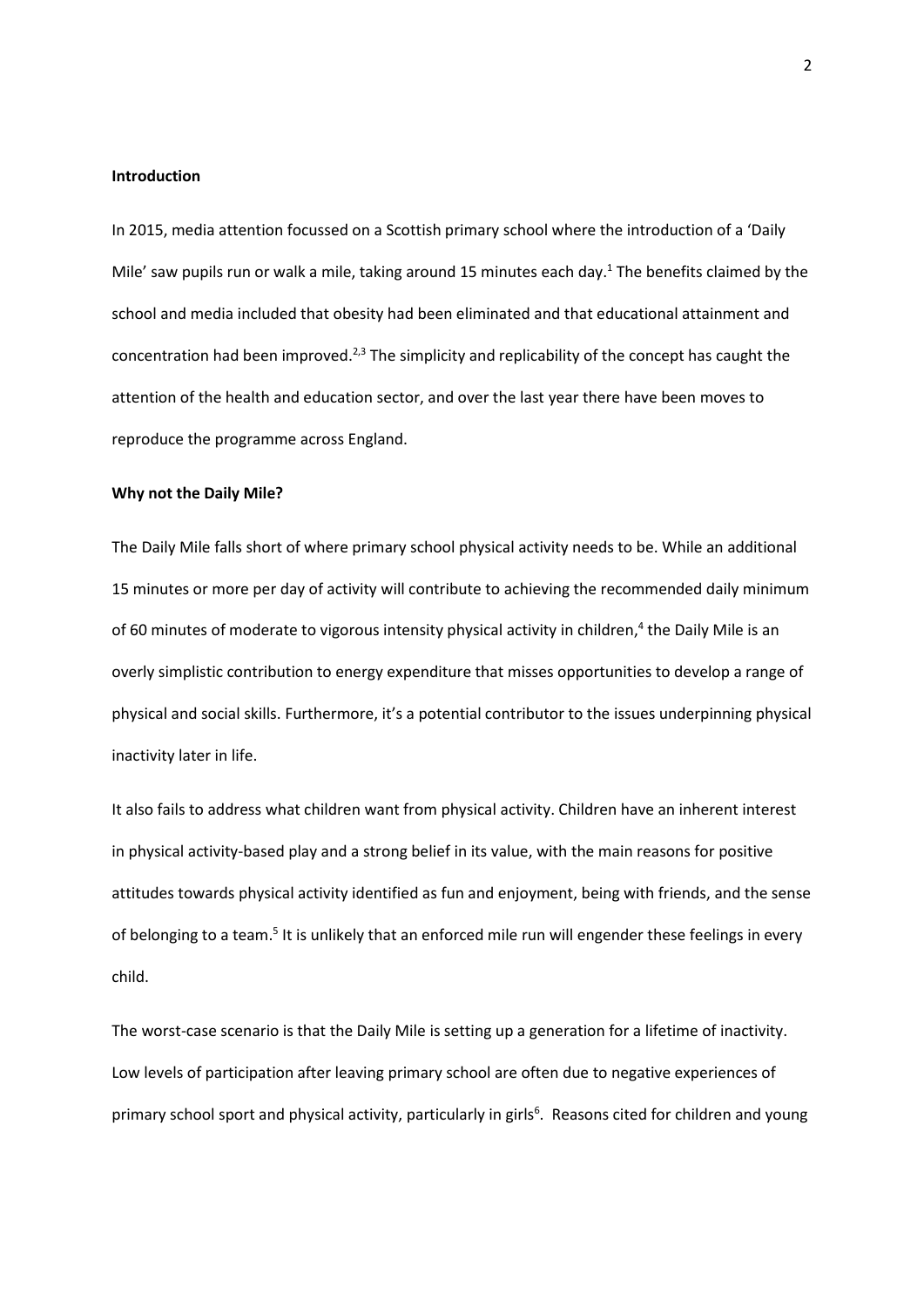people not wanting to participate in physical activity in primary school include getting cold and wet<sup>7</sup>, and boredom;<sup>8</sup> both commensurate with a compulsory year-round outdoor run in school uniform.

#### **The current state of primary school PE**

The excitement with which the Daily Mile has been received is a tacit admission that there is a lack of structured physical activity in primary schools. PE lessons in England last an average of 108mins, well below the daily recommended levels of physical activity. <sup>9</sup> Outside classes, break times provide an opportunity for free play but for children who are already disengaged with physical activity, this time is usually spent sedentary.<sup>10</sup>

There is also a variation in quality of primary school PE delivery. Initial Teacher Training allocates a maximum of 12 hours to physical education, meaning primary teachers do not feel confident or safe delivering PE lessons.<sup>11</sup> Furthermore, many teachers start with preconceived views of PE, usually shaped from their own negative school experiences, which are difficult or impossible to change.<sup>12</sup>

#### **Building the foundations of a sporting future**

The benefits of the Daily Mile claimed are not exclusive to a mile's walk or run, but are the widely reported benefits of physical activity. If schools are to commit time to physical activity, could it be better spent promoting physical literacy, movement skills and leadership as well expending energy? Physical literacy is the foundation of PE and school sport and describes the range of motor skills, flexibility, agility, co-ordination, confidence and motivation required to take part in physical activity or sport.<sup>13,14</sup> It promotes physical activity in a way that allows pupils to enjoy, achieve and develop an active habit for life. Time spent on the Daily Mile could instead be spent more productively on games that include agility, object interception and other motor skill development. These may take the form of invasion games, net and wall games, striking and fielding, and dance or gymnastics and can be used to develop leadership, sporting values and a sense of fair play when pupils are given the responsibility to lead and officiate games. They also build the foundations needed to participate and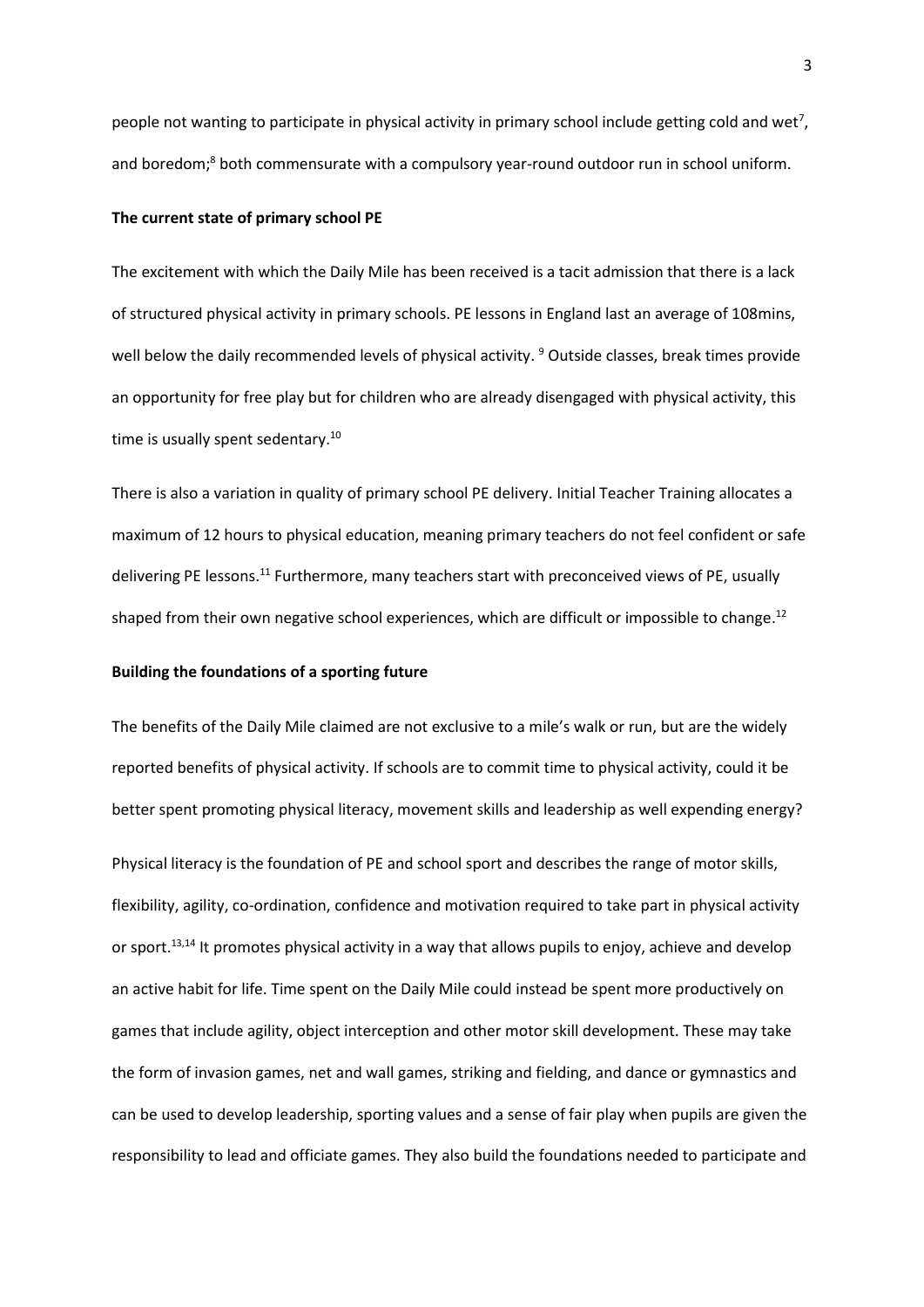demonstrate competency in a much wider range of sports in later life. Whilst it means more work than a simple mile run, there are resources and support available to deliver an enhanced offer through the Primary School Sport Premium (PSSP)<sup>15</sup>, alongside resources from national and local bodies.

#### **Conclusion**

Whilst measures to increase physical activity should be encouraged, initiatives should seek to make activity fun, engaging for all, varied, and should improve physical literacy through developing skill, co-ordination and confidence. Where additional time is made available, structured play is therefore preferable to the Daily Mile in increasing levels of physical activity in primary school children.